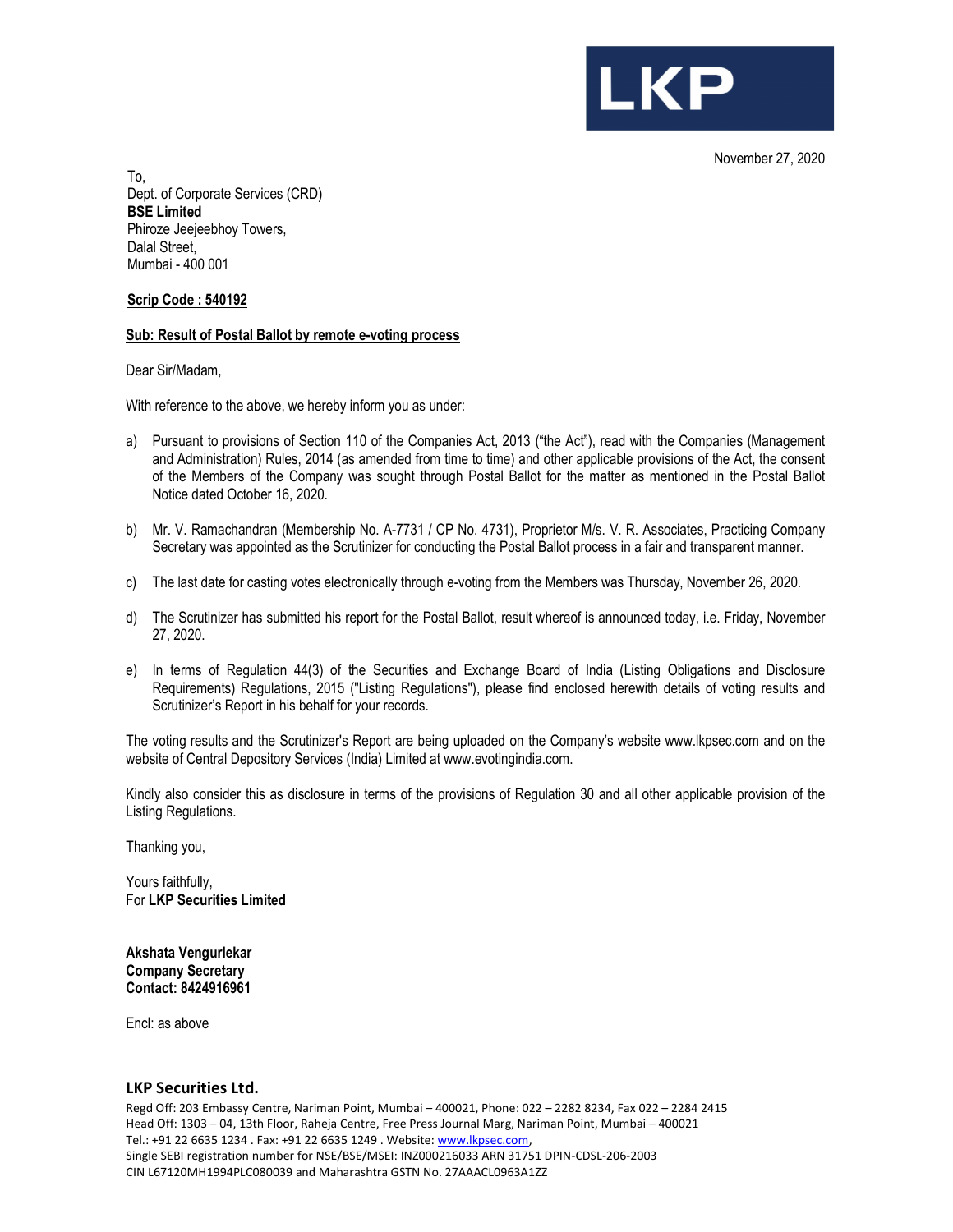## Details of the voting result by postal ballot process pursuant to Regulation 44(3) of Listing Regulations

| Date of the Notice of Postal Ballot                                           | October 16, 2020.                                                                                                          |
|-------------------------------------------------------------------------------|----------------------------------------------------------------------------------------------------------------------------|
| Total number of Shareholders on record date                                   | As on the cut off. Date i.e. October 16, 2020 the total number of Shareholders<br>were 6530                                |
| <b>Ordinary Resolution</b>                                                    | Approval of Material Related Party Transaction(s) with Alpha Commodity Private<br>Limited                                  |
| Special Resolution                                                            | Approval for variation/modification/amendment of the terms of LKP Securities<br>Limited Employee Stock Options Scheme 2017 |
| No. of shareholders present in the meeting either in person or through proxy: | Not Applicable                                                                                                             |
| Promoters and Promoter Group:                                                 |                                                                                                                            |
| Public:                                                                       |                                                                                                                            |
| No. of Shareholders attended the meeting through Video Conferencing:          | Not Applicable                                                                                                             |
| Promoters and Promoter Group:                                                 |                                                                                                                            |
| Public:                                                                       |                                                                                                                            |
| Mode of voting:                                                               | Remote E-voting                                                                                                            |

### Results of Postal Ballot

| Sr. No. | Agenda                                                                                                                     | <b>Resolution Required</b> | Remarks                        |
|---------|----------------------------------------------------------------------------------------------------------------------------|----------------------------|--------------------------------|
|         | Approval of Material Related Party Transaction(s) with Alpha                                                               | Ordinary Resolution        | Passed with requisite majority |
|         | <b>Commodity Private Limited</b>                                                                                           |                            |                                |
|         | Approval for variation/modification/amendment of the terms of LKP<br>Securities Limited Employee Stock Options Scheme 2017 | Special Resolution         | Passed with requisite majority |
|         |                                                                                                                            |                            |                                |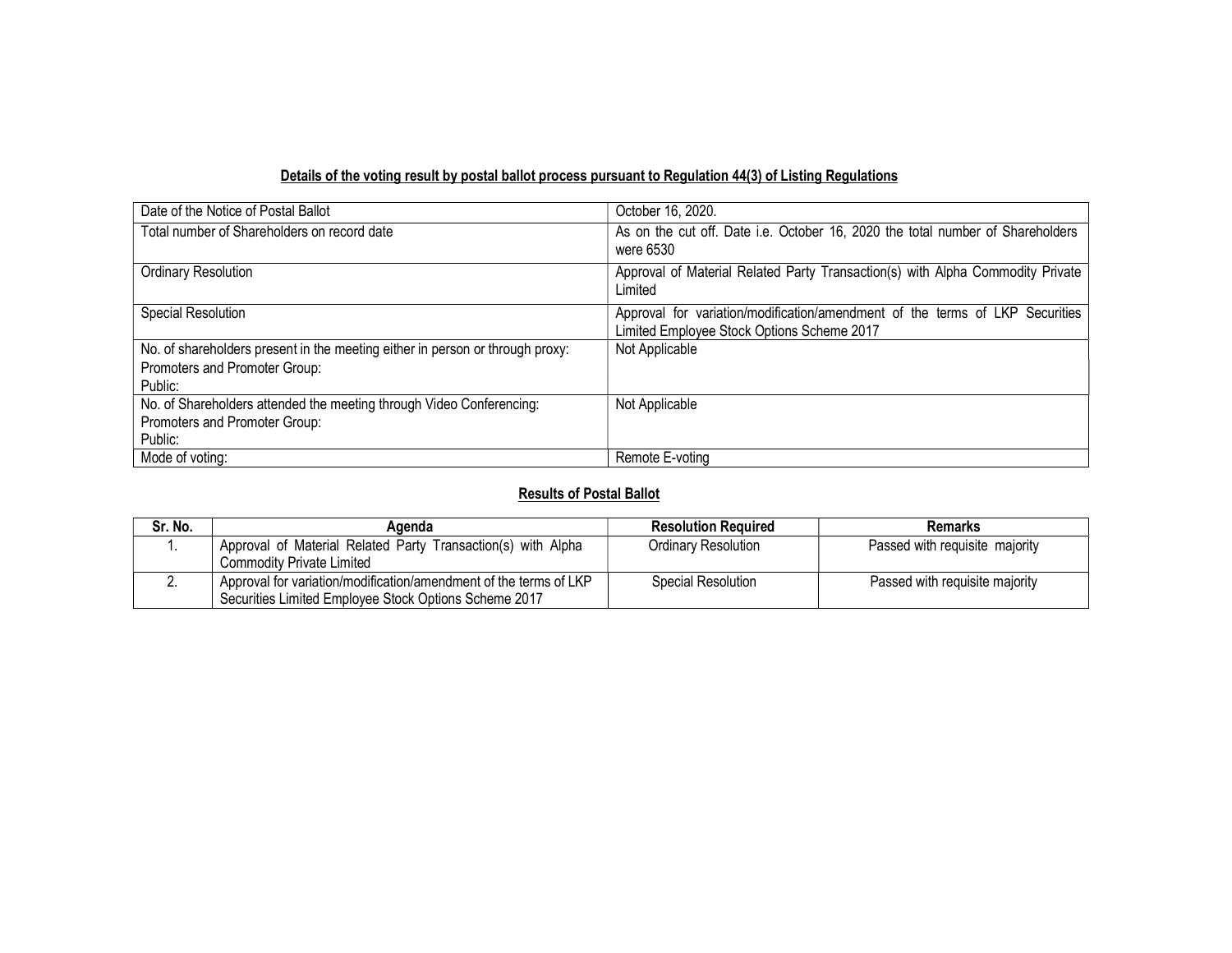#### Details of Voting Result in terms of Regulation 44 of the Securities and Exchange Board of India (Listing Obligations and Disclosure Requirements) Regulations, 2015

### Mode of Voting: Remote E-voting

| <b>Resolution Required: (Ordinary)</b>                                       |                | Approval of Material Related Party Transaction(s) with Alpha Commodity Private Limited |                        |                                                  |                             |                           |                                            |                                          |
|------------------------------------------------------------------------------|----------------|----------------------------------------------------------------------------------------|------------------------|--------------------------------------------------|-----------------------------|---------------------------|--------------------------------------------|------------------------------------------|
| Whether promoter/ promoter group are interested in the<br>agenda/resolution? |                |                                                                                        | No                     |                                                  |                             |                           |                                            |                                          |
| Category                                                                     | Mode of Voting | No. of shares<br>held                                                                  | No. of votes<br>polled | % of Votes<br>Polled on<br>outstanding<br>shares | No. of Votes<br>– in favour | No. of Votes -<br>Against | % of Votes in<br>favour on votes<br>polled | % of Votes<br>against on<br>votes polled |
|                                                                              |                | $[1]$                                                                                  | $[2]$                  | $[3] = \{ [2] / [1] \}$ *100                     | $[4]$                       | $[5]$                     | [6]={[4]/[2]}*100                          | [7]={[5]/[2]}*10                         |
|                                                                              | E-Voting       | 48896356                                                                               | 0                      | 0.0000                                           | 0                           | 0                         | 0.0000                                     | 0.0000                                   |
| Promoter and                                                                 | Poll           |                                                                                        | <b>Not Applicable</b>  |                                                  |                             |                           |                                            |                                          |
| Promoter Group                                                               | Postal Ballot  |                                                                                        | 0                      | 0.0000                                           |                             | 0                         | 0.0000                                     | 0.0000                                   |
|                                                                              | <b>Total</b>   |                                                                                        | 0                      | 0.0000                                           |                             | 0                         | 0.0000                                     | 0.0000                                   |
|                                                                              | E-Voting       | 3669698                                                                                | 0                      | 0.0000                                           | 0                           | 0                         | 0.0000                                     | 0.0000                                   |
| Public Institutions                                                          | Poll           |                                                                                        | <b>Not Applicable</b>  |                                                  |                             |                           |                                            |                                          |
|                                                                              | Postal Ballot  |                                                                                        | 0                      | 0.0000                                           |                             | 0                         | 0.0000                                     | 0.0000                                   |
|                                                                              | <b>Total</b>   |                                                                                        | 0                      | 0.0000                                           | 0                           | 0                         | 0.0000                                     | 0.0000                                   |
|                                                                              | E-Voting       | 21368682                                                                               | 1069283                | 5.0040                                           | 1068773                     | 510                       | 99.9523                                    | 0.0477                                   |
| Public Non                                                                   | Poll           |                                                                                        | <b>Not Applicable</b>  |                                                  |                             |                           |                                            |                                          |
| Institutions                                                                 | Postal Ballot  |                                                                                        | $\Omega$               | 0.0000                                           |                             | 0                         | 0.0000                                     | 0.0000                                   |
|                                                                              | <b>Total</b>   |                                                                                        | 1069283                | 5.0040                                           | 1068773                     | 510                       | 99.9523                                    | 0.0477                                   |
| 73934736<br>Total                                                            |                | 1069283                                                                                | 1.4463                 | 1068773                                          | 510                         | 99.9523                   | 0.0477                                     |                                          |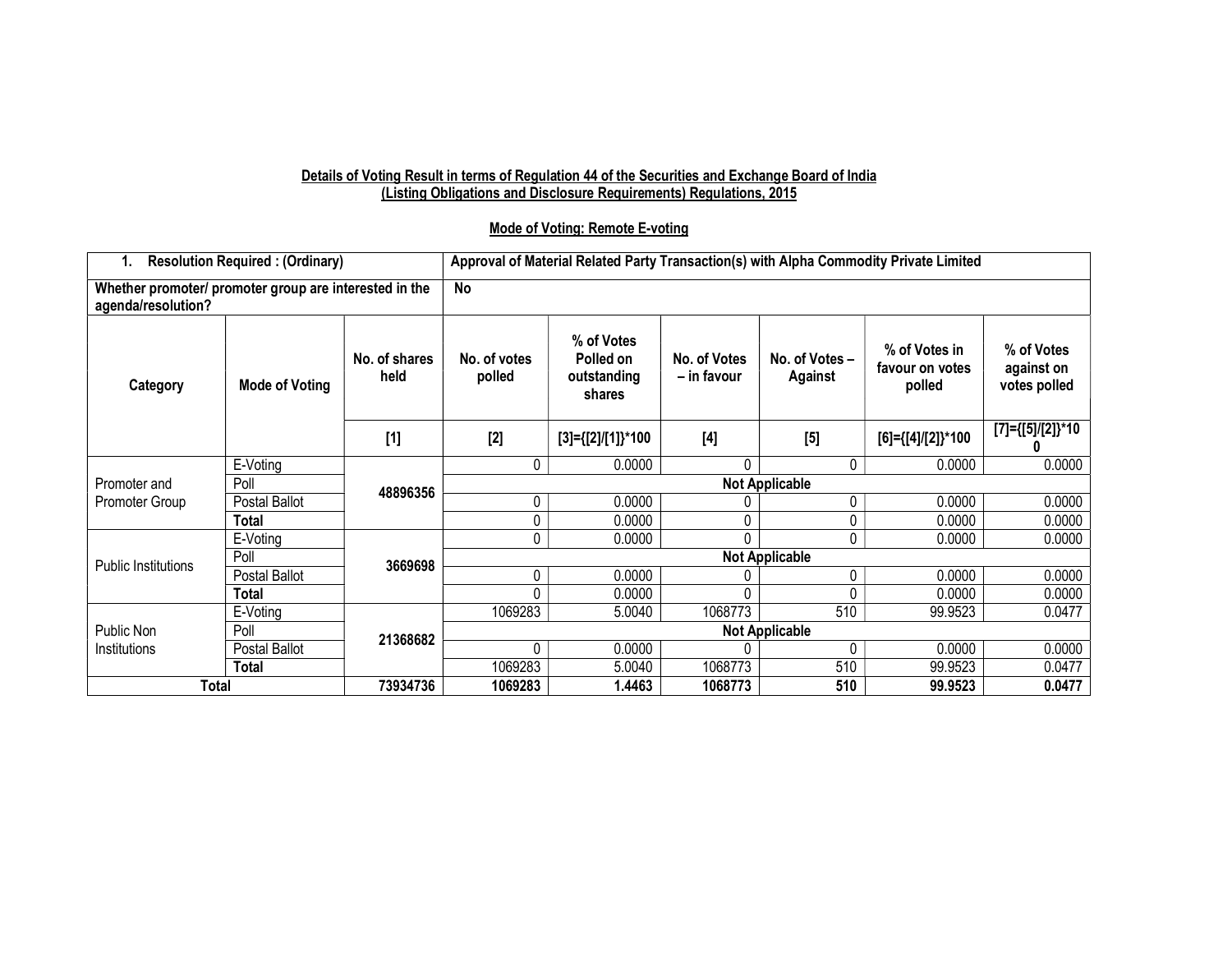| <b>Resolution Required: (Special)</b><br>2.                                  |                       |                       | Approval for variation/modification/amendment of the terms of LKP Securities Limited Employee Stock<br><b>Options Scheme 2017.</b> |                                                  |                             |                           |                                            |                                          |
|------------------------------------------------------------------------------|-----------------------|-----------------------|------------------------------------------------------------------------------------------------------------------------------------|--------------------------------------------------|-----------------------------|---------------------------|--------------------------------------------|------------------------------------------|
| Whether promoter/ promoter group are interested in the<br>agenda/resolution? |                       |                       | No                                                                                                                                 |                                                  |                             |                           |                                            |                                          |
| Category                                                                     | <b>Mode of Voting</b> | No. of shares<br>held | No. of votes<br>polled                                                                                                             | % of Votes<br>Polled on<br>outstanding<br>shares | No. of Votes<br>– in favour | No. of Votes -<br>Against | % of Votes in<br>favour on votes<br>polled | % of Votes<br>against on<br>votes polled |
|                                                                              |                       | $[1]$                 | $[2]$                                                                                                                              | $[3] = \{ [2] / [1] \}$ *100                     | $[4]$                       | $[5]$                     | [6]={[4]/[2]}*100                          | $[7] = \{ [5] / [2] \}$ *10              |
|                                                                              | E-Voting              | 48896356              | 48896356                                                                                                                           | 100.0000                                         | 48896356                    | 0                         | 100.0000                                   | 0.0000                                   |
| Promoter and                                                                 | Poll                  |                       | <b>Not Applicable</b>                                                                                                              |                                                  |                             |                           |                                            |                                          |
| Promoter Group                                                               | Postal Ballot         |                       | 0                                                                                                                                  | 0.0000                                           |                             | 0                         | 0.0000                                     | 0.0000                                   |
|                                                                              | <b>Total</b>          |                       | 48896356                                                                                                                           | 100.0000                                         | 48896356                    | 0                         | 100.0000                                   | 0.0000                                   |
|                                                                              | E-Voting              | 3669698               | 0                                                                                                                                  | 0.0000                                           | 0                           | 0                         | 0.0000                                     | 0.0000                                   |
| <b>Public Institutions</b>                                                   | Poll                  |                       | <b>Not Applicable</b>                                                                                                              |                                                  |                             |                           |                                            |                                          |
|                                                                              | Postal Ballot         |                       | 0                                                                                                                                  | 0.0000                                           |                             | 0                         | 0.0000                                     | 0.0000                                   |
|                                                                              | <b>Total</b>          |                       | $\Omega$                                                                                                                           | 0.0000                                           | 0                           | 0                         | 0.0000                                     | 0.0000                                   |
|                                                                              | E-Voting              |                       | 1109159                                                                                                                            | 5.1906                                           | 1108649                     | 510                       | 99.9540                                    | 0.0460                                   |
| Public Non                                                                   | Poll                  | 21368682              | <b>Not Applicable</b>                                                                                                              |                                                  |                             |                           |                                            |                                          |
| Institutions                                                                 | Postal Ballot         |                       | 0                                                                                                                                  | 0.0000                                           |                             | 0                         | 0.0000                                     | 0.0000                                   |
|                                                                              | <b>Total</b>          |                       | 1109159                                                                                                                            | 5.1906                                           | 1108649                     | 510                       | 99.9540                                    | 0.0460                                   |
| <b>Total</b>                                                                 |                       | 73934736              | 50005515                                                                                                                           | 67.6347                                          | 50005005                    | 510                       | 99.9990                                    | 0.0010                                   |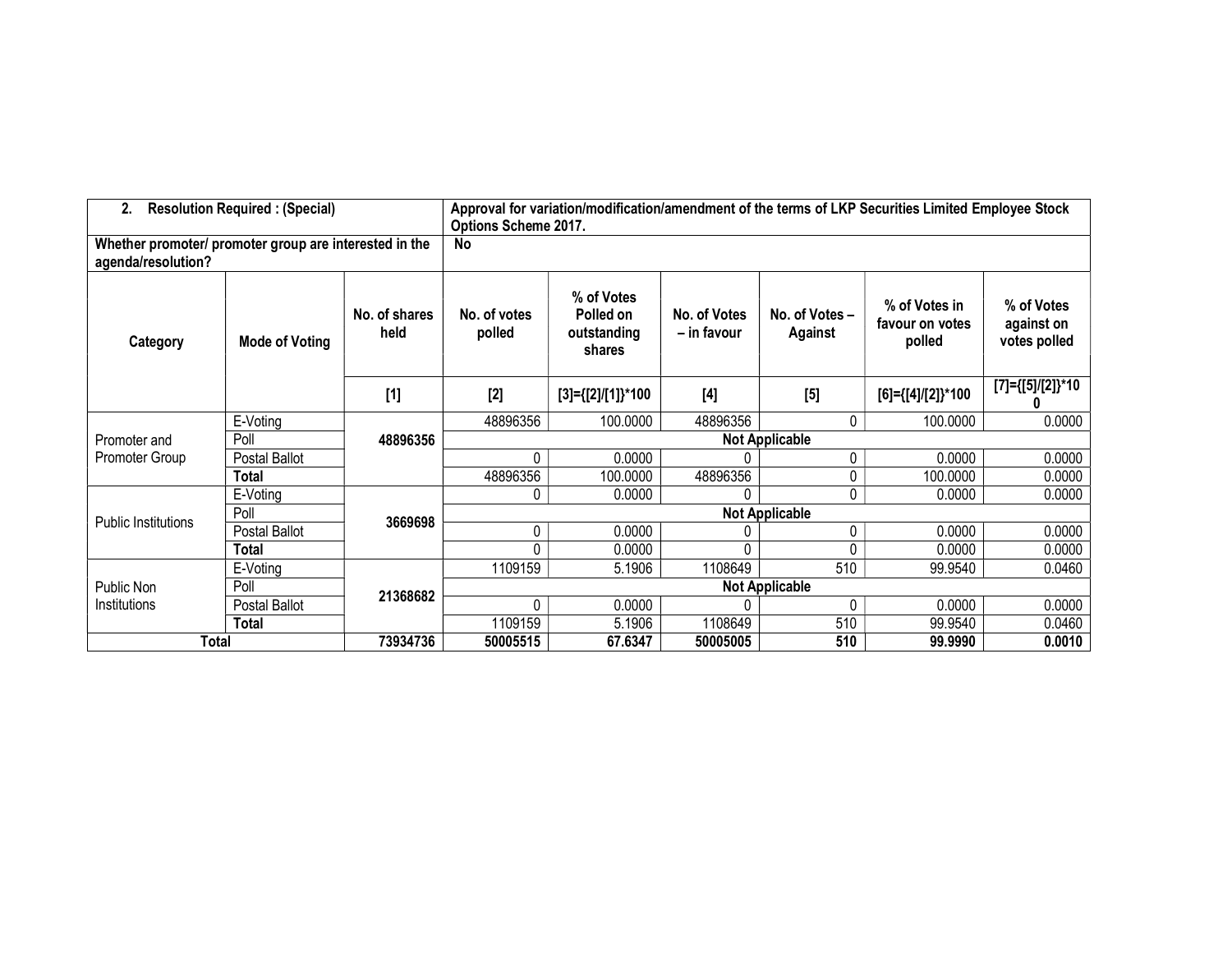## V.R. ASSOCIATES

*Company Secretaries* 

Resi: G-5/3 Jal Padma, Bangur Nagar, Goregaon West, Mumbai 400 104 Admn office: 31 Topiwala Center, Goregaon West, Mumbai 400 062 Tel: 022-28774306; Mobile 98214 47548; e-mail: cs.ram25@gmail.com GST No. 27ACSPV8251A1Z7 ; PAN: ACSPV8251A; MSME Regn no. MH18D0041106

27th November, 2020

#### **Scrutinizer's Report on Postal Ballot process conducted through remote e-voting pursuant to provisions of section 110, 108 of Companies Act, 2013 read with Rule 20, 22 of Companies (Management and Administration) Rules, 2014 as amended by Companies (Management and Administration) Amendment Rules, 2015 of LKP Securities Limited**

To, The Chairman LKP Securities Limited

Dear Sirs,

I, V. Ramachandran, proprietor of M/s V.R. Associates, Company Secretaries (Membership no. ACS 7731, CP no. 4731) have been appointed as Scrutinizer by LKP Securities Limited ("the Company) as per Board resolution dated October 16, 2020 and Company's letter dated October 17, 2020 for the purpose of scrutinizing the Postal Ballot process which was conducted only through remote voting by electronic means ('remote e-voting') in a fair and transparent manner pursuant to Section 110, 108 of the Companies Act, 2013 ('the Act') read with Rule 20, 22 of the Companies (Management and Administration) Rules, 2014, (as amended) ('the Rules') and Regulation 44 of the SEBI (Listing Obligations and Disclosure Requirements) Regulations, 2015 ('Listing Regulations') in compliance with the framework issued by Ministry of Corporate Affairs through its General Circular Nos. 14/2020 dated April 8, 2020, 17/2020 dated April 13, 2020 and 22/2020 dated June 15, 2020, ('MCA Circulars') on the resolutions contained in the Postal Ballot Notice dated October 16, 2020 **('Notice')** and also for ascertaining the requisite majority for the resolutions proposed therein.

The Management of the Company is responsible to ensure the compliance with the requirements of the Act and the Rules including MCA Circulars and Listing Regulations relating to remote e-voting for the resolutions contained in the Postal Ballot Notice dated October 16, 2020. Our responsibility as a Scrutinizer is to ensure that the remote e-voting is carried out in a fair and transparent manner and to make a scrutinizer's report on the votes cast "IN FAVOUR" or "AGAINST" on the resolutions contained in the Postal Ballot Notice dated October 16, 2020 based on the reports generated from the e-voting system provided by the Central Depository Services (India) Limited (CDSL). The Company has engaged the services of CDSL for remote e-voting.

Members holding shares as on Friday, October 16, 2020, "cut-off date", were entitled to vote on the resolutions stated in the Notice.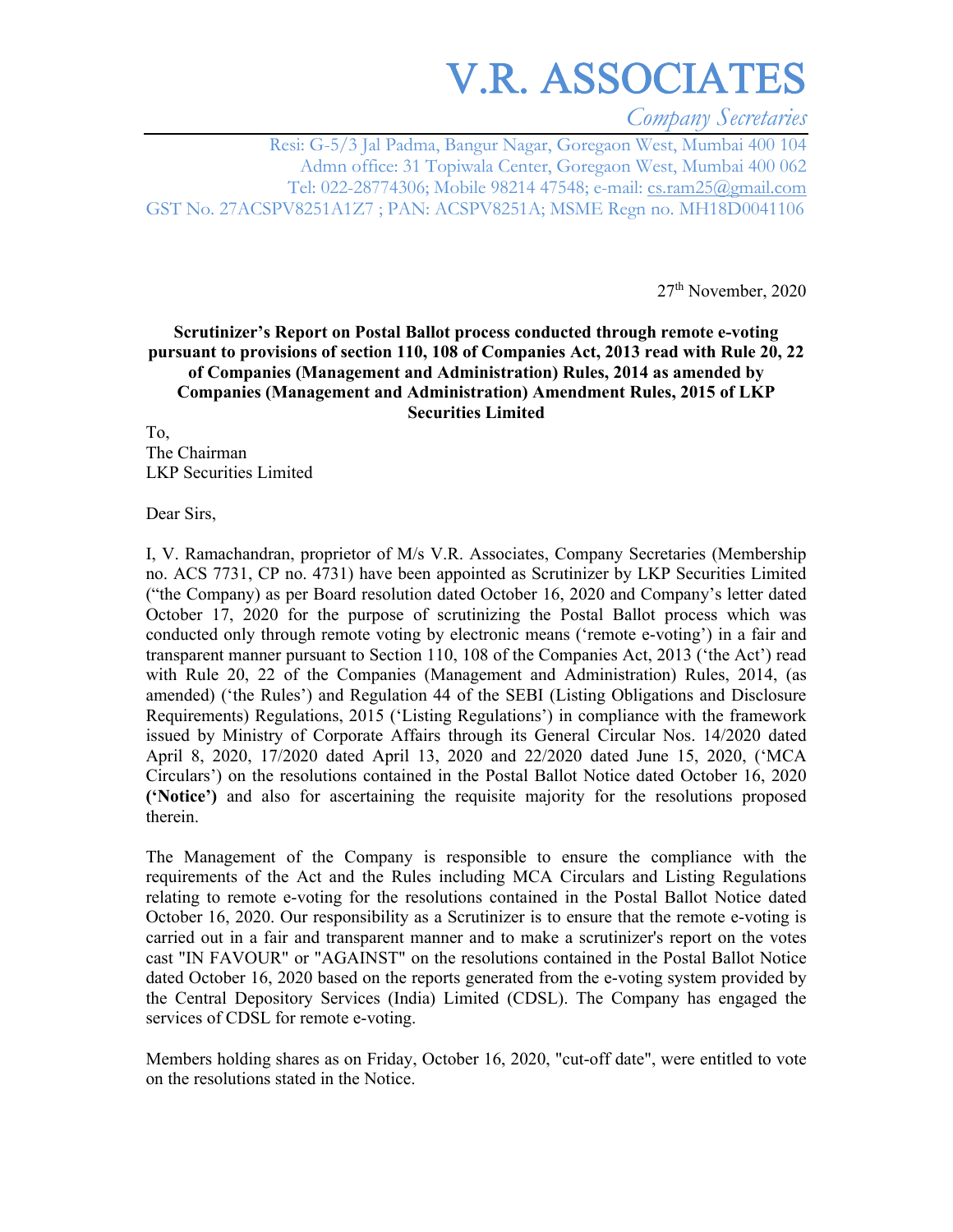# V.R. ASSOCIATES

*Company Secretaries* 

Resi: G-5/3 Jal Padma, Bangur Nagar, Goregaon West, Mumbai 400 104 Admn office: 31 Topiwala Center, Goregaon West, Mumbai 400 062 Tel: 022-28774306; Mobile 98214 47548; e-mail: cs.ram25@gmail.com GST No. 27ACSPV8251A1Z7 ; PAN: ACSPV8251A; MSME Regn no. MH18D0041106

The remote e-voting period was open from Wednesday, October 28, 2020, 9.00 AM IST and was closed on Thursday, November 26, 2020 at 5.00 PM IST.

Accordingly, the electronic votes casted were taken into account and at the end of the voting period, on Thursday, November 26, 2020, the CDSL portal was blocked for voting.

The votes casted by remote e-voting were unblocked on Thursday, November 26, 2020 in the presence of two witnesses who were not employees of the Company and the e-voting results / list of members who have voted for and against were downloaded from the e-voting website of CDSL.

The register has been maintained electronically to record the assent or dissent, received, mentioning the particulars of name, address, folio number or client ID of the shareholders, number of shares held by them.

The details containing, inter alia, list of equity shareholders, who voted "For" or "Against" each of the resolutions put to vote, were generated from the e-voting website of CSDL and based on such reports generated, the result of the e-voting is as under:

#### **Item No. 1 of the Postal Ballot Notice dated October 16, 2020:**

#### **ORDINARY RESOLUTION**

**Approval of Material Related Party Transaction(s) with Alpha Commodity Private Limited;** 

|                     | <b>Mode: Remote e-voting</b> |               |                                       |  |  |
|---------------------|------------------------------|---------------|---------------------------------------|--|--|
| <b>Particulars</b>  | No. of voters                | No. of shares | Percentage on<br>total valid<br>votes |  |  |
| Total vote received | 78                           | 10,69,283     | N.A                                   |  |  |
| Less: Invalid votes | NIL                          | <b>NIL</b>    | N.A                                   |  |  |
| Net valid votes     | 78                           | 10,69,283     | 100.0000                              |  |  |
| Voting with Assent  | 76                           | 10,68,773     | 99.9523                               |  |  |
| Voting with Dissent |                              | 510           | 0.0477                                |  |  |